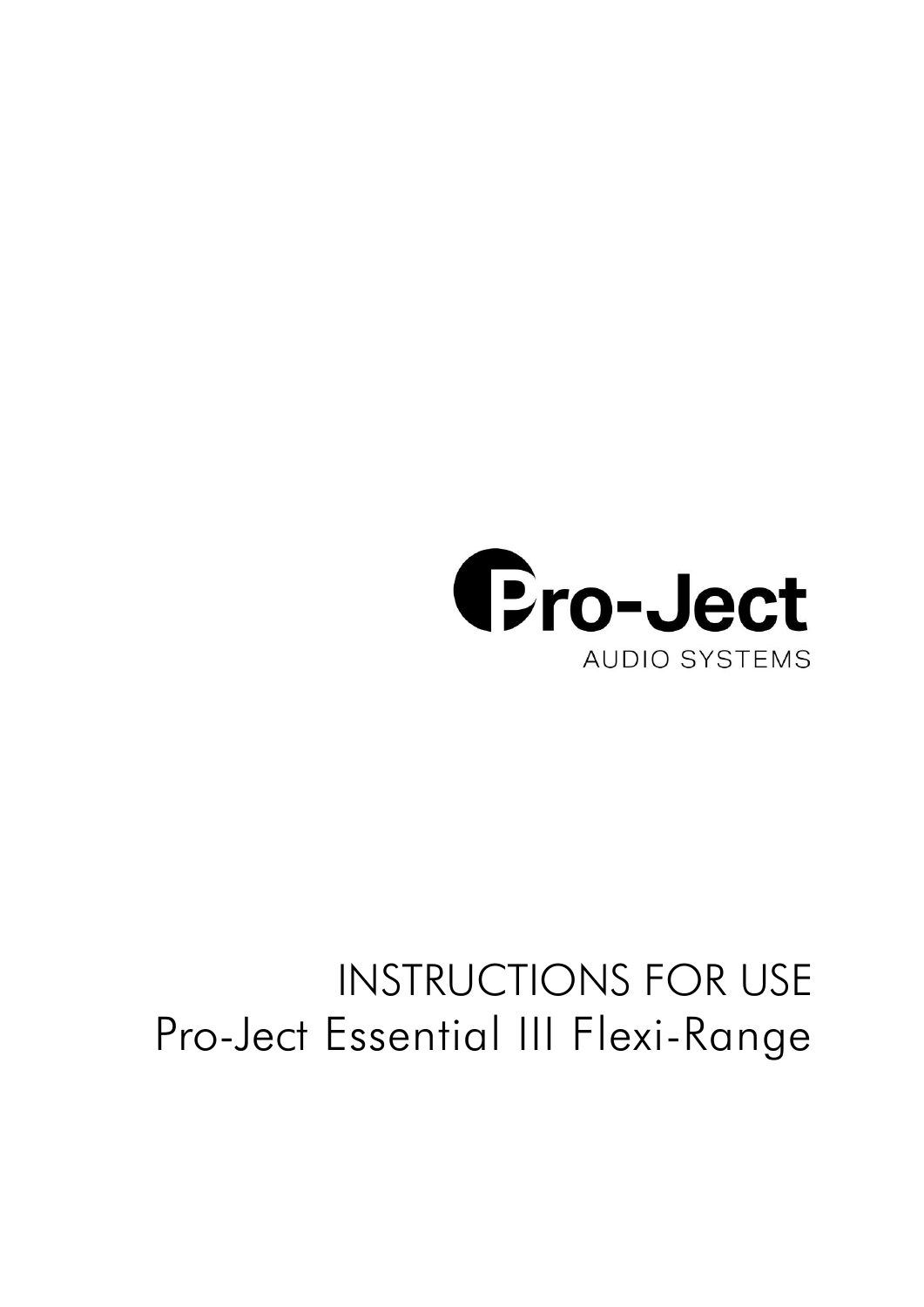Dear Music Lover,

Congratulations and thank you for choosing Pro-Ject Audio Systems record player.

Your Essential III turntable has been handcrafted and rigorously tested by skilled technicians to give you years of enjoyable, trouble free service.

Please contact your dealer if you require additional assistance.

#### Important:

Your turntable was shipped partially disassembled in order to avoid damage to sensitive parts. Please check immediately to make sure that neither the packaging nor the device was damaged in transit. If you are missing parts or if the unit is damaged, please do not operate and contact your dealer.

| Contents                                            |   |           |
|-----------------------------------------------------|---|-----------|
| Product illustrations                               |   | 4         |
|                                                     |   |           |
| General setup                                       |   |           |
| Platter and drive belt installation<br>$\mathbf{1}$ | 5 |           |
| 2.<br>Cartridge installation, stylus exchange       |   | 5         |
| 3.<br>Vertical Tracking Force setting (VTF)         |   | $5 - 6$   |
| Anti-skating force adjustment<br>4.                 |   | 6         |
| 5.<br>Azimuth setting                               |   | 6         |
| Turntable types and their functions<br>6.           |   | 7         |
| <b>ESSENTIAL III</b><br>a)                          |   | 7         |
| <b>ESSENTIAL III BT</b><br>b)                       | 8 |           |
| <b>ESSENTIAL III PHONO</b><br>c)                    |   | 9         |
| <b>ESSENTIAL III SB</b><br>d)                       |   | 10        |
| <b>ESSENTIAL III DIGITAL</b><br>e)                  |   | 11-12     |
| <b>ESSENTIAL III RECORDMASTER</b><br>Ð              |   | $12 - 13$ |
|                                                     |   |           |
| Technical parameters                                |   | 14        |
| Troubleshooting, warranty, service                  |   | 15        |
| Exploded view of the packaging                      |   | 16        |
|                                                     |   |           |

Please do your part to help protect the environment:

Disposal of packaging material:

Pro-Ject packaging is carefully designed to protect your component from damage in transit and you are strongly urged to keep the original packaging in order to safely ship or otherwise transport your turntable in the future.

However, the packaging materials were chosen to be environmentally friendly, so if you must discard the packaging, please recycle.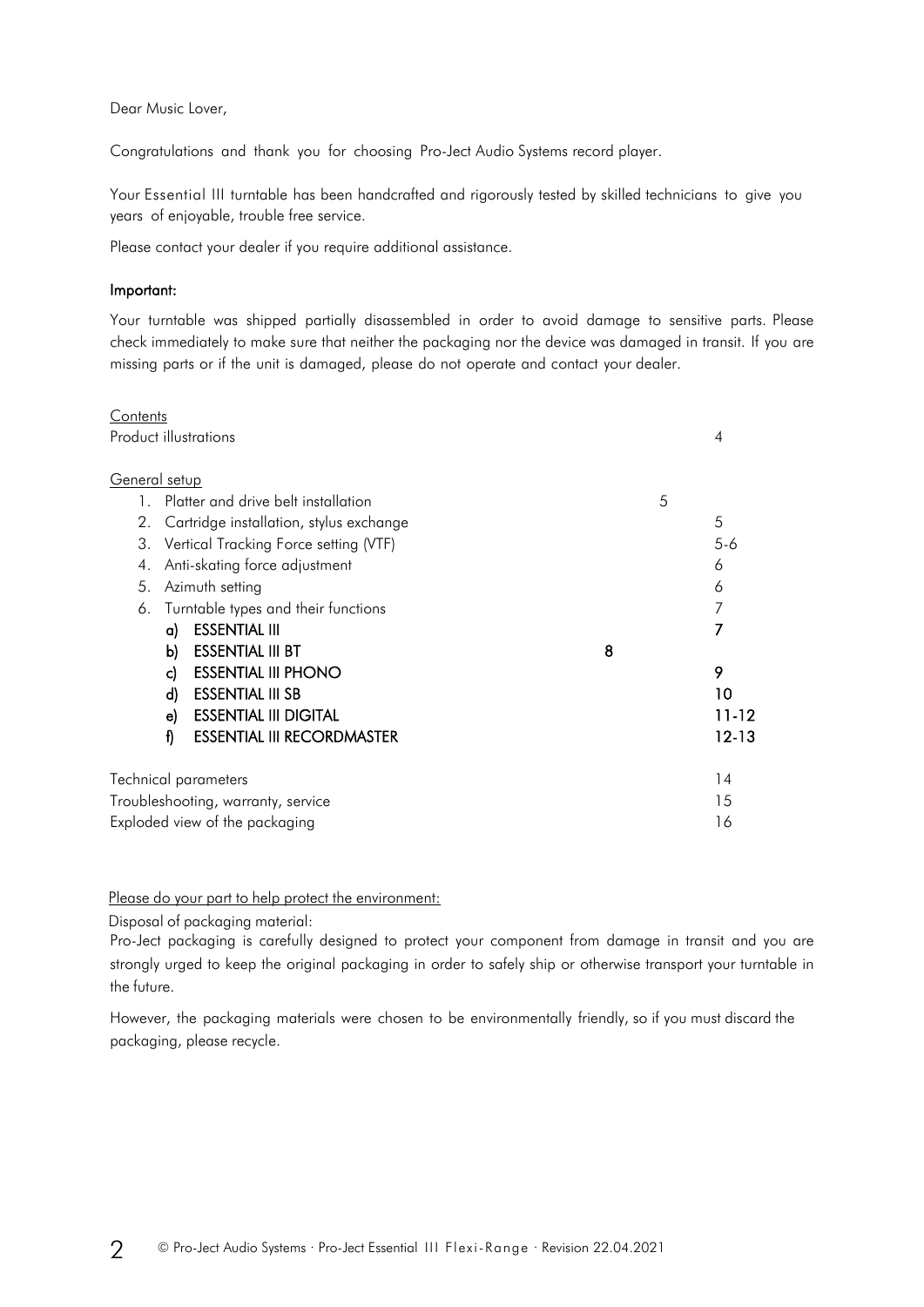## ESSENTIAL III FLEXI-RANGE

## GENERAL INFORMATIONS

### Controls, features and connections

- 1 PLATTER & FELT MAT
- 2 DRIVE PULLEY
- 3 DRIVE BELT
- 4 TONEARM COUNTERWEIGHT (4a) DOWNFORCE SCALE
- 5 TONEARM LIFT LEVER
- 6 TONEARM REST (66) REMOVABLE TRANSPORT LOCK
- 7 TONEARM TUBE
- 8 HEADSHELL WITH FINGER LIFT AND PRE-MOUNTED ORTOFON OM10
- 9 ANTI-SKATING WEIGHT WITH WIRE
- 10 ANTI-SKATING WEIGHT SUPPORT HOOP
- 11 ANTI-SKATING STUB WITH ADJUSTMENT SCALE
- 12 LID
- 13 LID HINGES
- 14 HINGE FASTENERS
- 15 POWER SUPPLY SOCKET

### Accessories

- 1 ANTI-SKATING WEIGHT
- 2 HOOK TOOL FOR SPEED CHANGE
- 3 SINGLE ADAPTOR
- 4 ALLEN KEY 1,5mm
- 5 COUNTERWEIGHT no. 00
- 6 TWO-POINT CARTRIDGE ALIGNMENT PROTRACTOR
- 7 UNIVERSAL POWER SUPPLY
- 8 CONNECTION CABLE (CONNECT IT E RCA)
- 9 INSTRUCTION FOR USE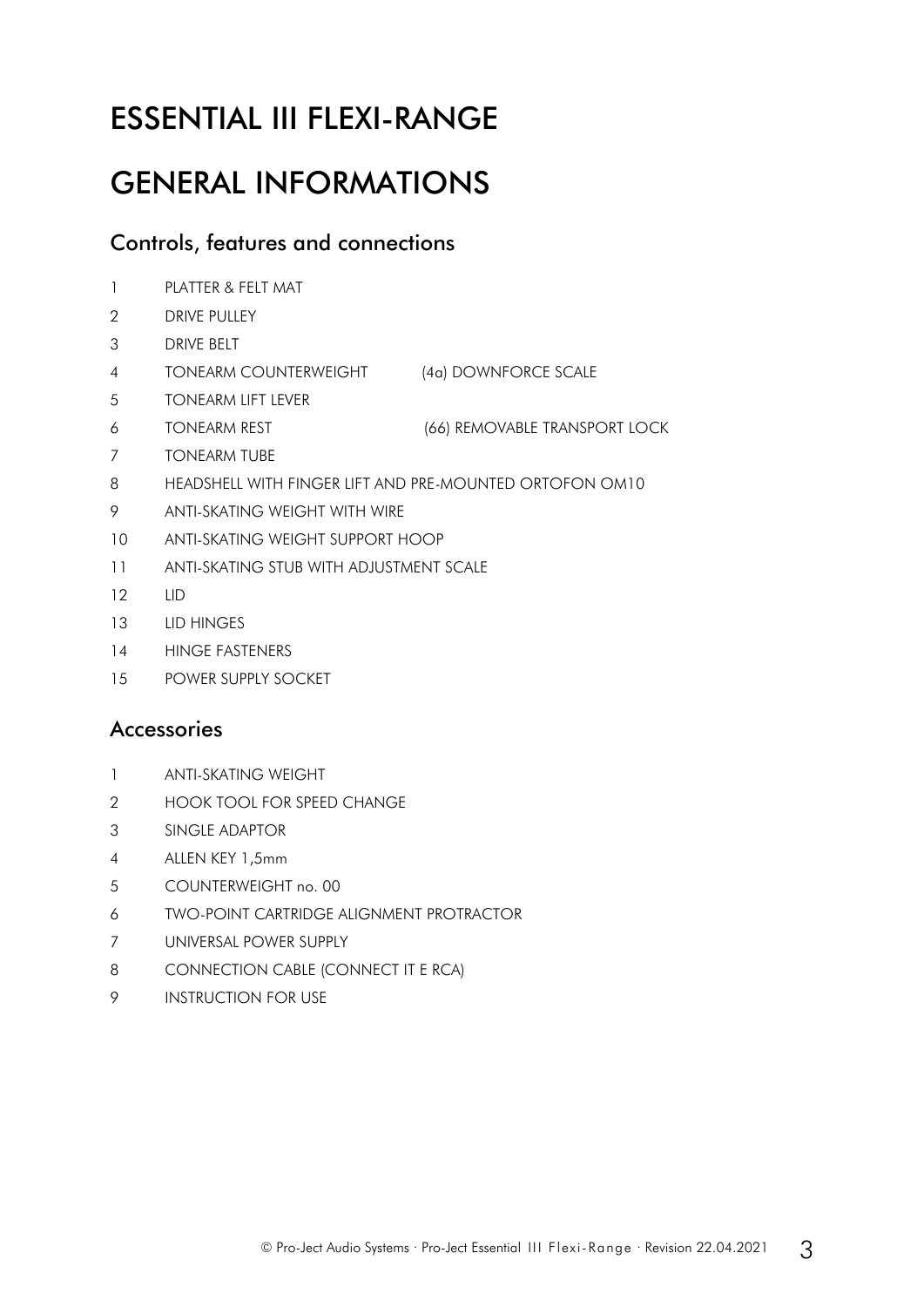

#### **SETUP**

#### 1. Platter and drive belt installation

Please remove brown paper insert which holds the platter in transport position. Put the felt mat on the top of the platter. Install the drive belt as shown in the following illustration.



#### 2. Cartridge installation, stylus exchange

\* If you purchased this turntable in a package that included the cartridge, this has already been done for you.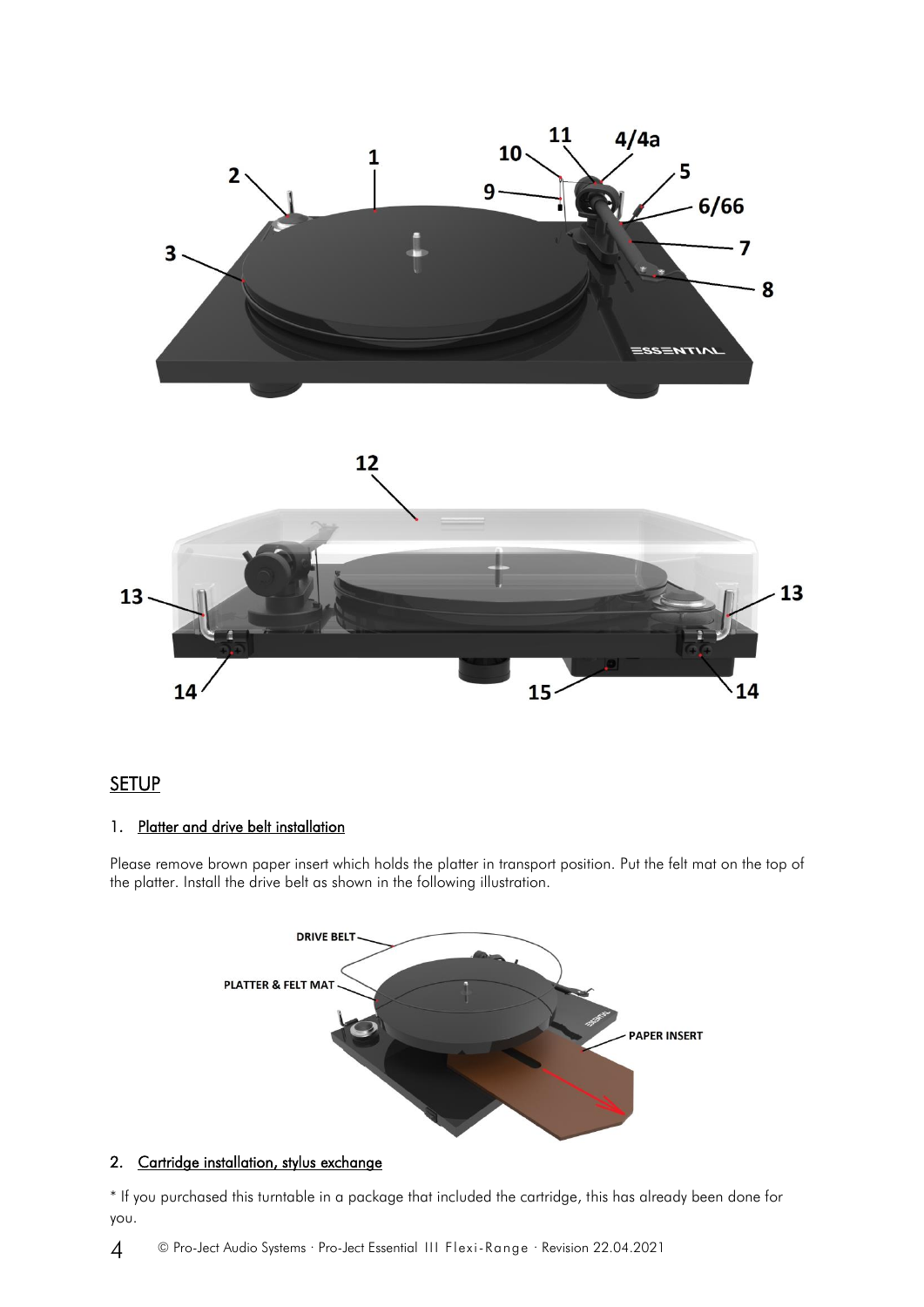Install the cartridge into the aluminium headshell, using the appropriate hardware included with your cartridge. All cartridges with half inch mounting holes can be fitted.

Connect the cartridge as indicated below:

- White left channel L+
- Red right channel R+
- Green right channel R-
- Blue left channel L-

For correct cartridge alignment, use the two-point cartridge alignment protractor provided with your Essential III accessories. If unfamiliar with two-point setup, please refer to your dealer.

A damaged or worn stylus may harm your record collection and should be replaced.

Please remove stylus protection before pulling the stylus from the cartridge and replace for a new one. Stylus type is exchange for pre-mounted cartridge Ortofon OM 10: Stylus OM 10. If in doubt, consult your local dealer or distributor.

#### 3. Vertical Tracking Force setting (VTF)

Before setting the Vertical Tracking Force, confirm the exact weight of your cartridge. The counterweight supplied (no. 00) is suitable for cartridges from 3,5 to 5,5g. An alternative counterweight (no. 01) for cartridges between 6 – 9g is available on request.

Pushing carefully, turn the counterweight onto the rear end of the tonearm tube. With the tonearm lift in lower position, carefully rotate the counterweight until the tonearm tube balances out. Once the tonearm is correctly balanced, return it to the rest. Hold the counterweight without moving it, and gently revolve the downforce scale ring until the zero is in line with the anti-skating stub.

Rotate the counterweight counter clockwise (seen from the front) to adjust the downforce according to the cartridge manufacturer's recommendations. One mark on the scale represents  $1 \text{ mN} (= 0.1g / 0.1 \text{ Pond})$  of downforce.

*Please note: Adjust the VTF prior to installing the anti-skating weight.*



#### 4. Anti-skating force adjustment

Hang the loop of the thread of the anti-skating weight in the groove of the anti-skating stub corresponding to the downforce applied to your cartridge and feed the thread through the loop of the wire support.

The anti-skating force must be adjusted corresponding to the downforce as follows:

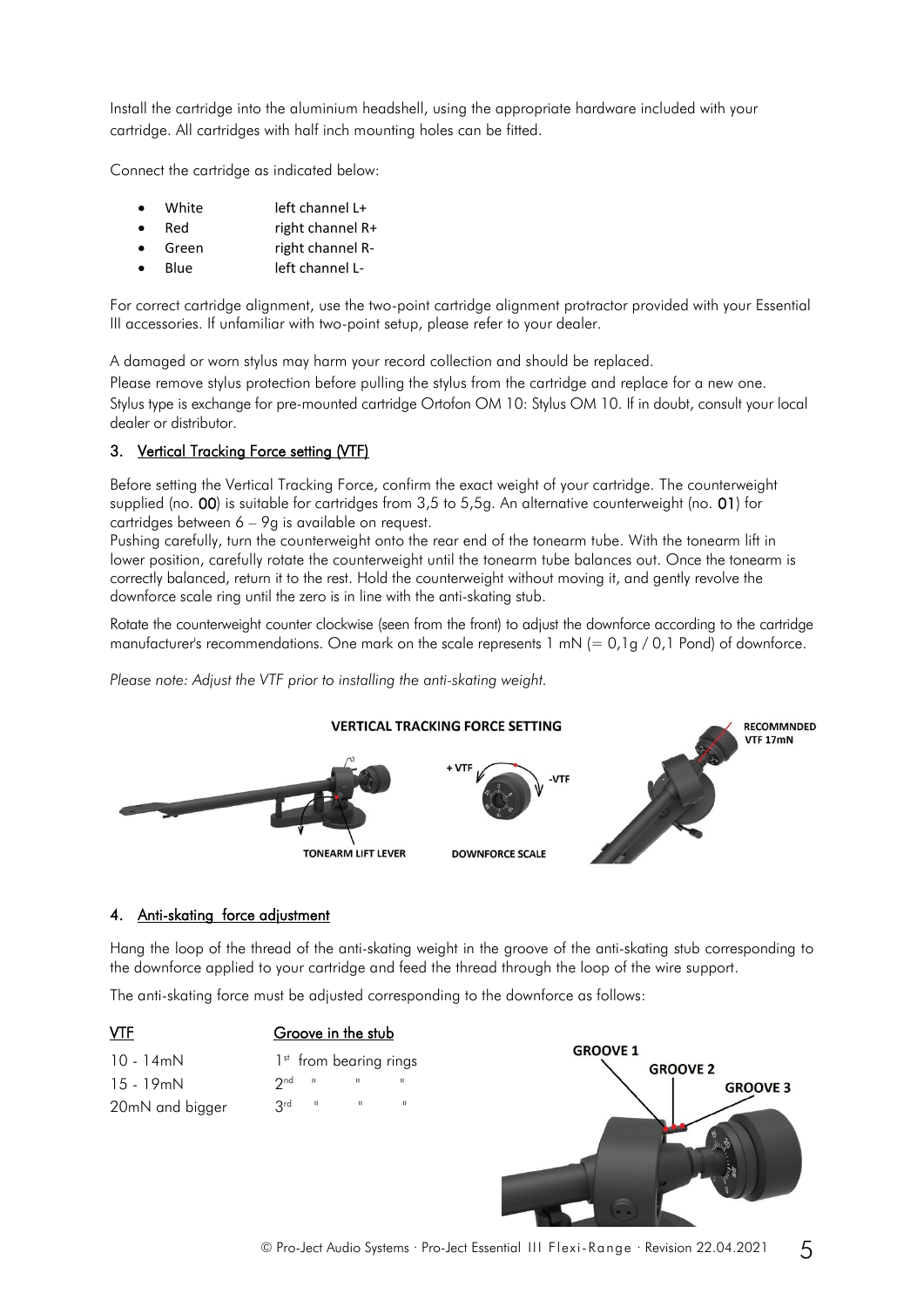#### 5. Azimuth setting

The cartridge needle must be perpendicular to the record in order to trace the groove wall modulations correctly.

The azimuth (angle) is precisely set by the factory. In the event that you need to modify this setting, however, follow the instructions below.

Loosen the small azimuth screw, again using the 1.5 mm allen key.

**V** DO NOT REMOVE THE AZIMUTH SET SCREW COMPLETELY!

Loosen the screw just enough to be able to gently rotate the arm tube and set the azimuth to the correct position. The correct position can be checked from the front view, preferably with the needle placed on a mirror placed on the platter. Once the azimuth setting is correct, gently re-tighten the azimuth setting screw.



### ESSENTIAL III SPECIFIC INFORMATIONS

#### Controls, features and connections

- 1 ON/OFF SWITCH
- 2 STEPPED DRIVE PULLEY
- 3 OUTPUT CABLE CONNECT IT E



#### Switching on and off

Pressing the ON/OFF switch alternately starts or stops the motor.

#### Changing replay speed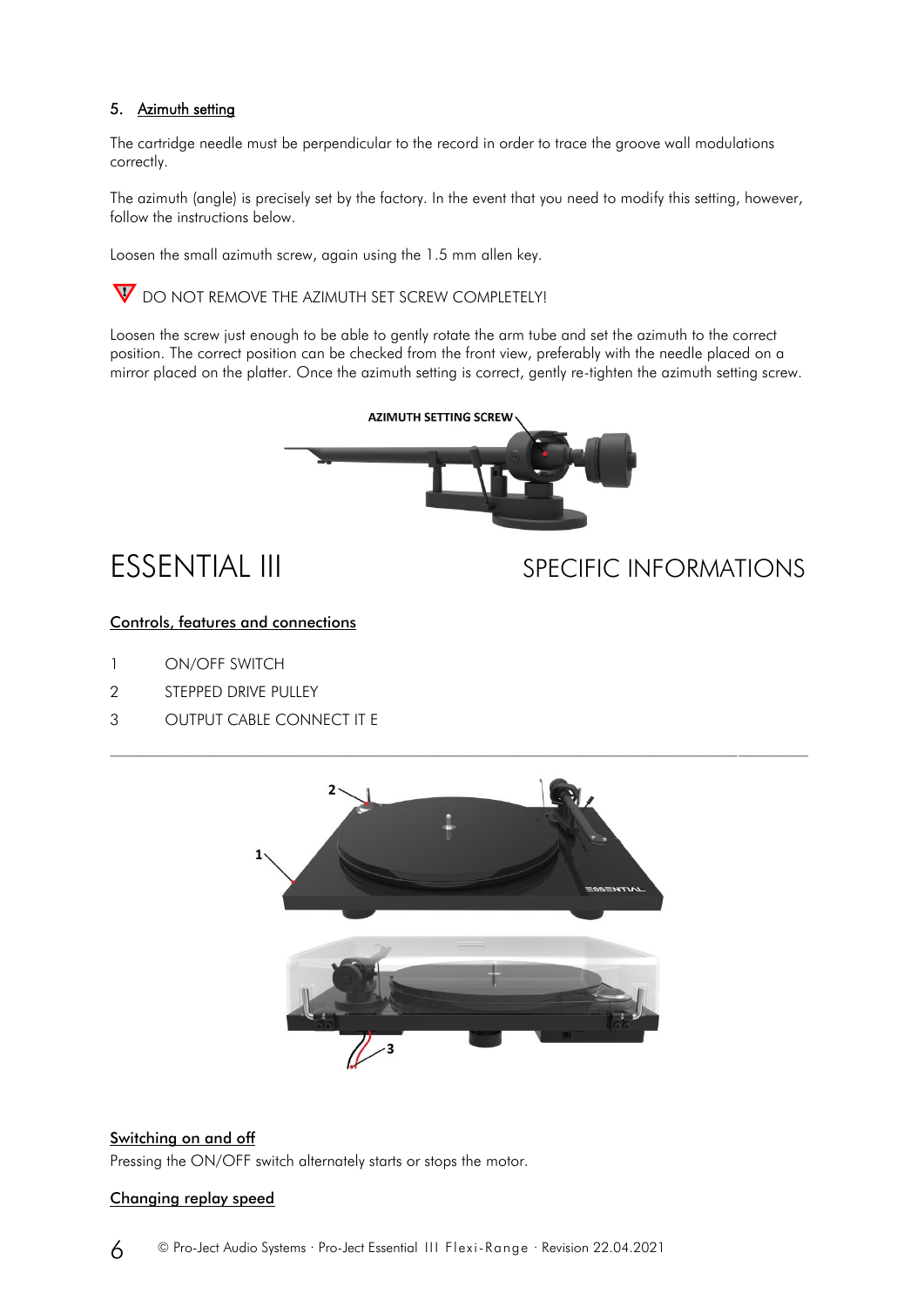To play 45 r.p.m., put the drive belt over the larger diameter part of the motor pulley. To revert to 33 r.p.m. repeat the proceedings using the smaller step on the pulley.

#### Connection to the amplifier

The record player has a captive tonearm signal lead for connection to the amplifier. Use the Phono input on your amplifier. Make sure that the phono input offers correct matching and amplification for the type of cartridge used. Line inputs (such as CD, Tuner, Tape or Video) are not suitable.

Take care to connect the left and right channels correctly. The right channel is usually marked red, the left channel black or white. Check the manual supplied with your amplifier for relevant information. The earthing wire of the tonearm lead should be connected to the earth terminal on your amplifier (if provided).

If your amplifier does not have an input suitable for phono cartridges you will require a separate phono amplifier stage for MM or MC cartridges which is then connected between the record player and a free line level input of the amplifier.

## ESSENTIAL III BT SPECIFIC INFORMATIONS

#### Controls, features and connections

- 1 ON/OFF SWITCH
- 2 STEPPED DRIVE PULLEY
- 3 PHONO/LINE OUTPUT, EARTH CONNECTION
- 4 BT SWITCH



#### Switching on and off

Pressing the ON/OFF switch alternately starts or stops the motor.

#### Changing replay speed

To play 45 r.p.m., put the drive belt over the larger diameter part of the motor pulley. To revert to 33 r.p.m. repeat the proceedings using the smaller step on the pulley.

#### Connection to the amplifier

The record player has two possible outputs – Line OUT with integrated preamplifier and Phono OUT for connection to the preamplifier. If you choose Phono OUT, than use the Phono input (sometimes labelled gram, disc or RIAA) on your amplifier. Make sure that the phono input offers correct matching and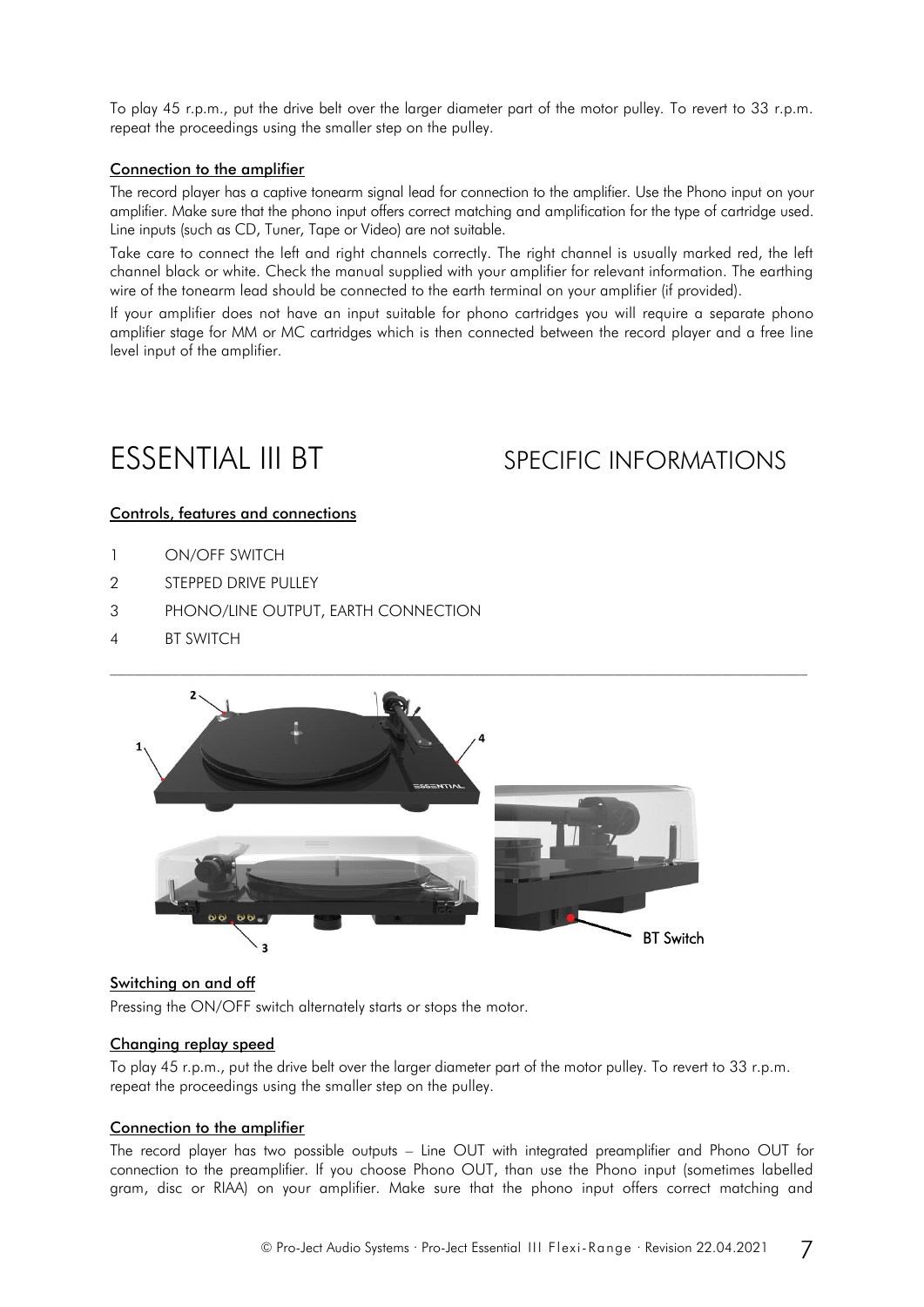amplification for the type of cartridge used. If you choose Line OUT, than use the Line inputs (like CD, Tuner, Tape or Video).

Take care about connecting the left and right channel correctly. The right channel is usually marked red, the left channel black or white. Check the manual of your amplifier for relevant information. An earthing wire may be connected to the screw terminal between the sockets if you encounter humming problems.

#### BT pairing

The record player has BT output and transmit signal automatically when is connected to mains.

It is paired automatically with any device with BT receiver (such as Pro-Ject MaiA, MaiA DS, BT Box s and BT Box E).

For pairing with other devices and portable speakers use the manual of the given product.

For restart of the BT transmitter, please turn OFF and ON the BT module by using the switch. Restart is needed only when there is a change of the BT receiver.

## ESSENTIAL III Phono SPECIFIC INFORMATIONS

#### Controls, features and connections

- 1 ON/OFF SWITCH
- 2 STEPPED DRIVE PULLEY
- 3 PHONO/LINE OUTPUT, EARTH CONNECTION
- 4 PHONO/LINE OUTPUT SWITCH



#### Switching on and off

Pressing the ON/OFF switch alternately starts or stops the motor.

#### Changing replay speed

To play 45 r.p.m., put the drive belt over the larger diameter part of the motor pulley. To revert to 33 r.p.m. repeat the proceedings using the smaller step on the pulley.

#### Connection to the amplifier

The record player has gold plated female RCA phono sockets and possibility to choose between Phono and LINE output. With LINE OUT on, you can use a line input (such as AUX, CD, Tuner, Tape or Video) on your amplifier. With PHONO OUT on, you can use your own phono pre-amplifier (sometimes labelled gram, disc or RIAA).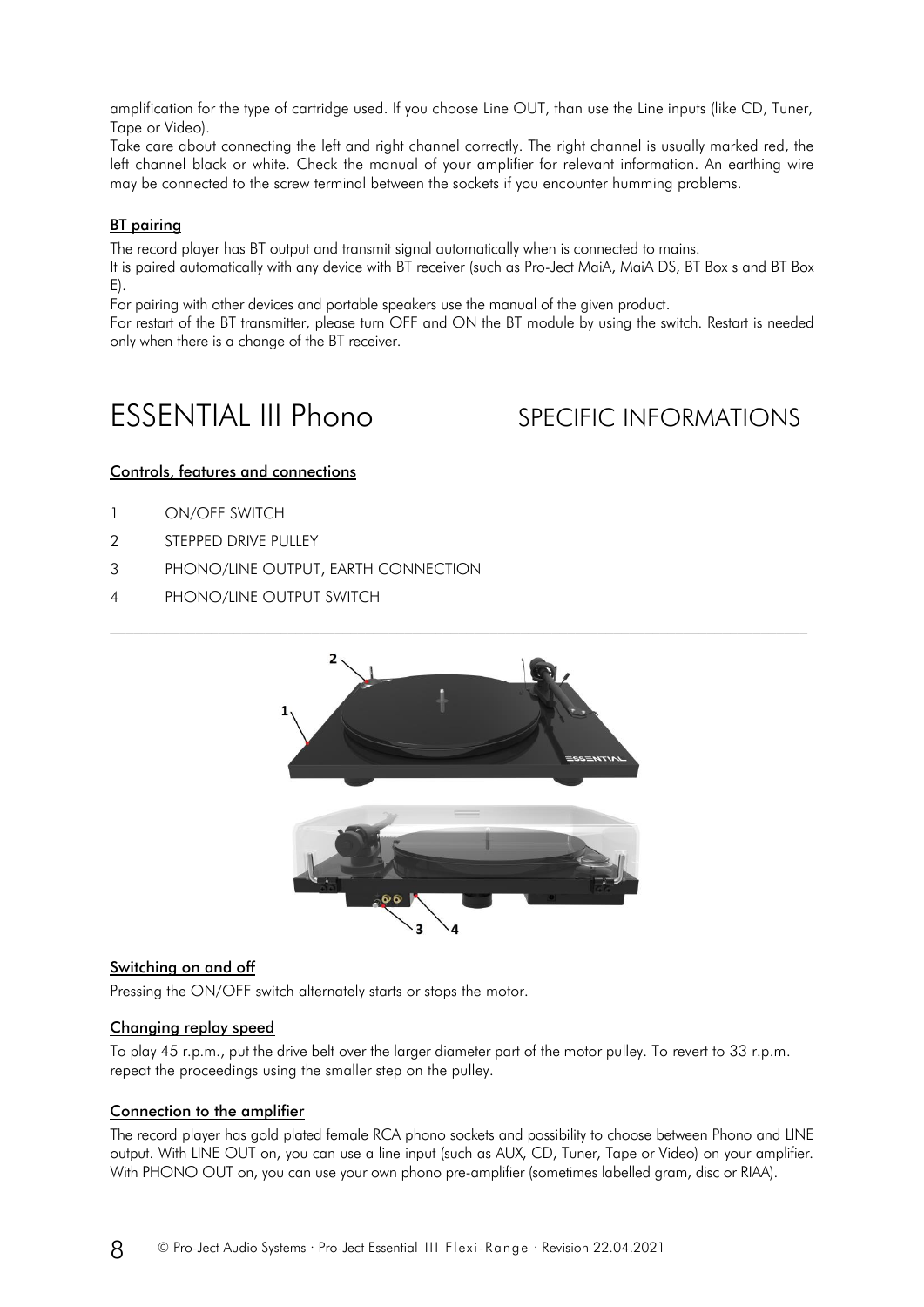

Take care to connect the left and right channels correctly. The right channel is usually marked red, the left channel black or white. The earthing wire of the tonearm lead should be connected to the earth terminal on your amplifier (if provided).

### ESSENTIAL III SB SPECIFIC INFORMATIONS

#### Controls, features and connections

- 1 SPEED CONTROL
- 2 DRIVE PULLEY
- 3 PHONO OUTPUT, EARTH CONNECTION



#### Switching on and off, changing replay speed

To play records at 33 r.p.m. press the speed control switch to starts the motor. Pressing the ON/OFF switch two times selects 45 r.p.m.. The selected speed is shown respectively by the flashing LED. When the platter has attained full speed, the LEDs stop flashing.

A long (more than three seconds) press on the ON/OFF switch stops the motor.

#### Connection to the amplifier

Connect the tonearm cable provided with the accessories to the RCA tonearm output that is located at the rear of the turntable, behind the tonearm. Connect the grounding cable on the earth connection screw.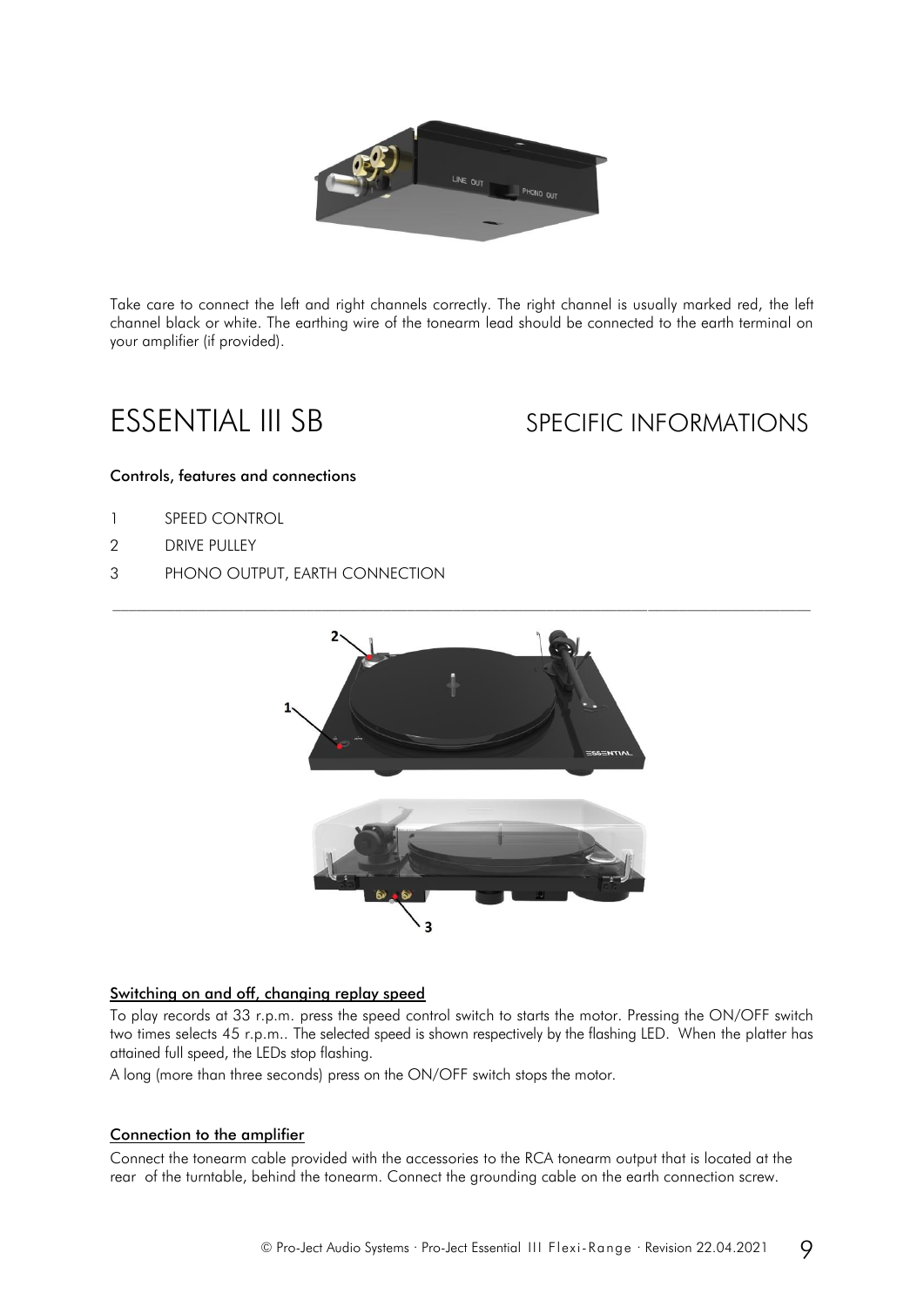If your amplifier does not have an input suitable for phono cartridges you will require a separate phono amplifier stage for MM or MC cartridges which is then connected between the record player and a free line level input of the amplifier.



### ESSENTIAL III Digital SPECIFIC INFORMATIONS

#### Controls, features and connections

- 1 ON/OFF SWITCH
- 2 STEPPED DRIVE PULLEY
- 3 PHONO/LINE OUTPUT, EARTH CONNECTION
- 4 PHONO/LINE OUTPUT SWITCH
- 5 DIGITAL OUTPUT SWITCH (24bit/48kHz or 24bit/96kHz)



#### Switching on and off

Pressing the ON/OFF switch alternately starts or stops the motor.

#### Changing replay speed

To play 45 r.p.m., put the drive belt over the larger diameter part of the motor pulley. To revert to 33 r.p.m. repeat the proceedings using the smaller step on the pulley.

#### Connection to the amplifier

The record player has two possibilities of connection to the amplifier.

#### The analog output:

The record player has gold plated female RCA phono sockets and possibility to choose between Phono and LINE output. With LINE OUT on, you can use a line input (such as AUX, CD, Tuner, Tape or Video) on your amplifier. With PHONO OUT on, you can use your own phono pre-amplifier (sometimes labelled gram, disc or RIAA).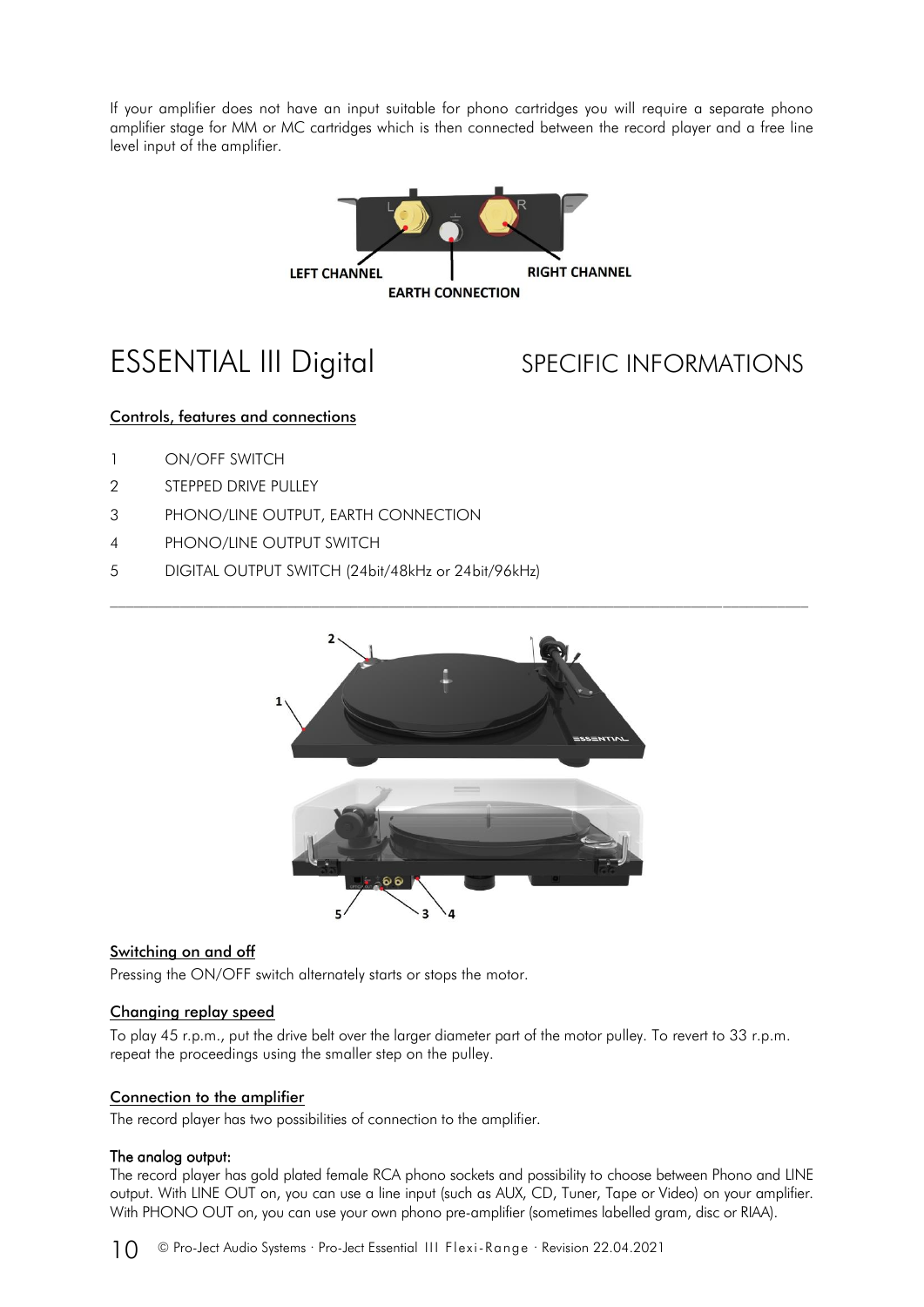

Take care to connect the left and right channels correctly. The right channel is usually marked red, the left channel black or white. The earthing wire of the tonearm lead should be connected to the earth terminal on your amplifier (if provided).

#### The digital output:

The record player has digital S/PDIF output through optical connector with switch between 24bit/48kHz and 24bit/96kHz. Use the optical input on your amplifier, AV receiver or D/A converter. Optical cable is not supplied with the record player. Your dealer can help you with selection of the optical cable.

## ESSENTIAL III Recordmaster SPECIFIC INFORMATIONS

### Controls, features and connections

- 1 SPEED CONTROL
- 2 DRIVE PULLEY
- 3 PHONO/LINE OUTPUT, EARTH CONNECTION
- 4 PHONO/LINE OUTPUT SWITCH



#### Switching on and off, changing replay speed

To play records at 33 r.p.m. press the speed control switch to starts the motor. Pressing the ON/OFF switch two times selects 45 r.p.m.. The selected speed is shown respectively by the flashing LED. When the platter has attained full speed, the LEDs stop flashing.

A long (more than three seconds) press on the ON/OFF switch stops the motor.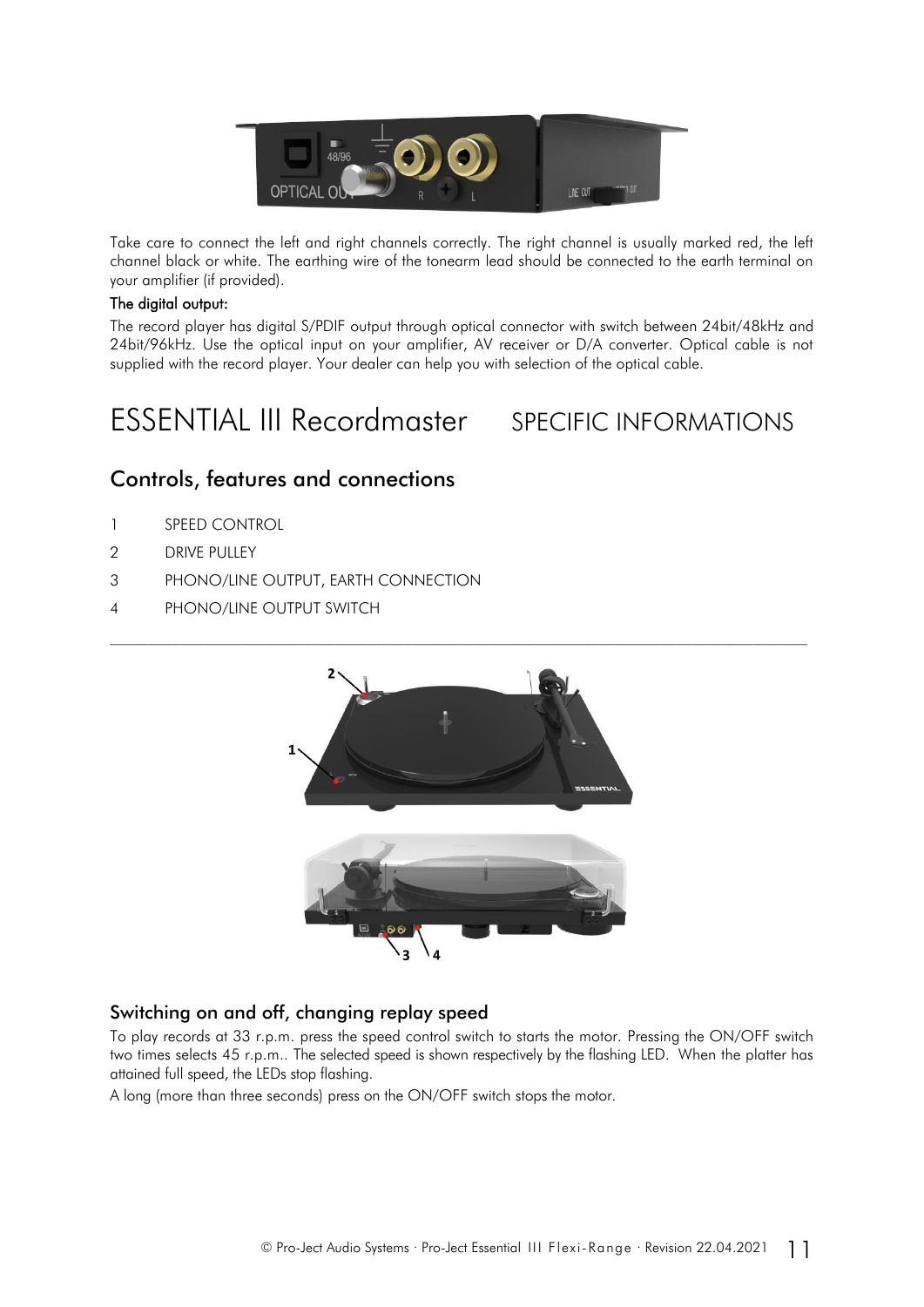#### Connection to the amplifier

The record player has gold plated female RCA phono sockets (14) and possibility to choose between Phono and LINE output. With LINE OUT on, you can use a line input (such as AUX, CD, Tuner, Tape or Video) on your amplifier. With PHONO OUT on, you can use your own phono pre-amplifier (sometimes labelled gram, disc or RIAA).



Take care to connect the left and right channels correctly. The right channel is usually marked red, the left channel black or white. The earthing wire of the tonearm lead should be connected to the earth terminal on your amplifier (if provided).

### Connecting to a Computer

Connect the USB-output of the unit to a free USB-socket on your computer and turn it on/make sure it is powered on.

The "new hardware found assistant" will automatically detect the unit and announces it as a Microphone USB audio codec. There is no need to install a driver manually.

After installation, one setting has to be done. For example - Windows 7® operating system:

→ Control Panel → Sound → Recording → Microphone USB Audio CODEC → Properties → Advanced: set to 2 channel, 16 bit, 48000 Hz (DVD Quality)



*Please note: Connection should be made to an USB-socket of your computer directly. Connecting to USB-hubs or switches can cause problems.*

#### Recording Programme

In case you do not have a recording programme installed on your computer, you may download one free from the Internet. Recording programmes may be found by searching Google.

*In the menu of the recording programme, source or input may have to be set to* Microphone USB audio codec.



Please be aware that downloads from the Internet are made entirely at your own risk. Under no *circumstances can we carry responsibility or provide support for third-party software products sourced from the internet or for any damage or problems arising from the use thereof. All downloads should be checked with an up-to-date anti-virus programme. License fees may be applicable.*

### ESSENTIAL III HP SPECIFIC INFORMATIONS

#### Controls, features and connections

- 1 ON/OFF SWITCH
- 2 STEPPED DRIVE PULLEY
- 3 PHONO/LINE OUTPUT, EARTH CONNECTION
- 4 HEADPHONE OUTPUT
- 5 HEADPHONE VOLUME CONTROL

 $\mathcal{L}_\text{max}$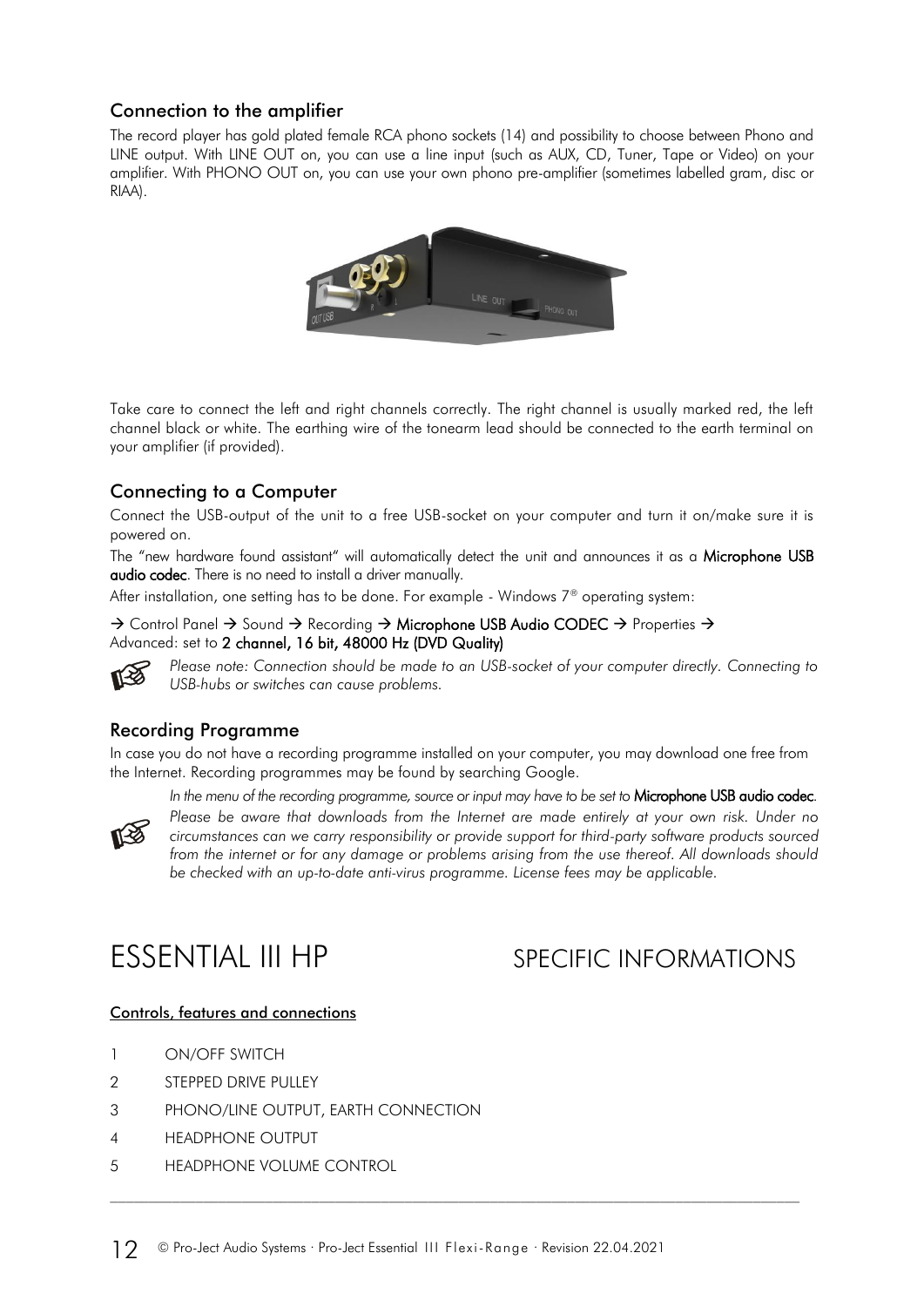

#### Switching on and off

Pressing the ON/OFF switch alternately starts or stops the motor.

#### Changing replay speed

To play 45 r.p.m., put the drive belt over the larger diameter part of the motor pulley. To revert to 33 r.p.m. repeat the proceedings using the smaller step on the pulley.

#### Connection to the amplifier

The record player has two possible outputs – Line OUT with integrated preamplifier and Phono OUT for connection to the preamplifier. If you choose Phono OUT, than use the Phono input (sometimes labelled gram, disc or RIAA) on your amplifier. Make sure that the phono input offers correct matching and amplification for the type of cartridge used. If you choose Line OUT, than use the Line inputs (like CD, Tuner, Tape or Video).

Take care about connecting the left and right channel correctly. The right channel is usually marked red, the left channel black or white. Check the manual of your amplifier for relevant information. An earthing wire may be connected to the screw terminal between the sockets if you encounter humming problems.

#### Connecting a headphone

Connect the headphones to the 1/4"(6,3mm) jack socket on the front of the Turntable.

#### Volume control knob

The headphone amplifier is turned off when the volume knob is turned to its end anti-clockwise. To turn the headphone amplifier on, turn the volume knob clockwise and then adjust the level to the required volume.

#### Technical specifications MM phono pre-amplifier (Essential III Headphone)

| Gain                             | 40dB                        |
|----------------------------------|-----------------------------|
| Output voltage typically         | 500mV/1kHz at 5mV/1kHz      |
| Input impedance                  | 47kohms/120pF               |
| Noise floor                      | 88dB (A weighted)           |
| RIAA-equalisation curve accuracy | 20Hz-20kHz / max. 0,5d      |
| THD:                             | $<0.05\%$                   |
| Headphone Output Power           | 61wM (16 Ohm)/32mW (32 Ohm) |

### Technical specifications MM phono pre-amplifier (Essential III Headphone)

Gain 40dB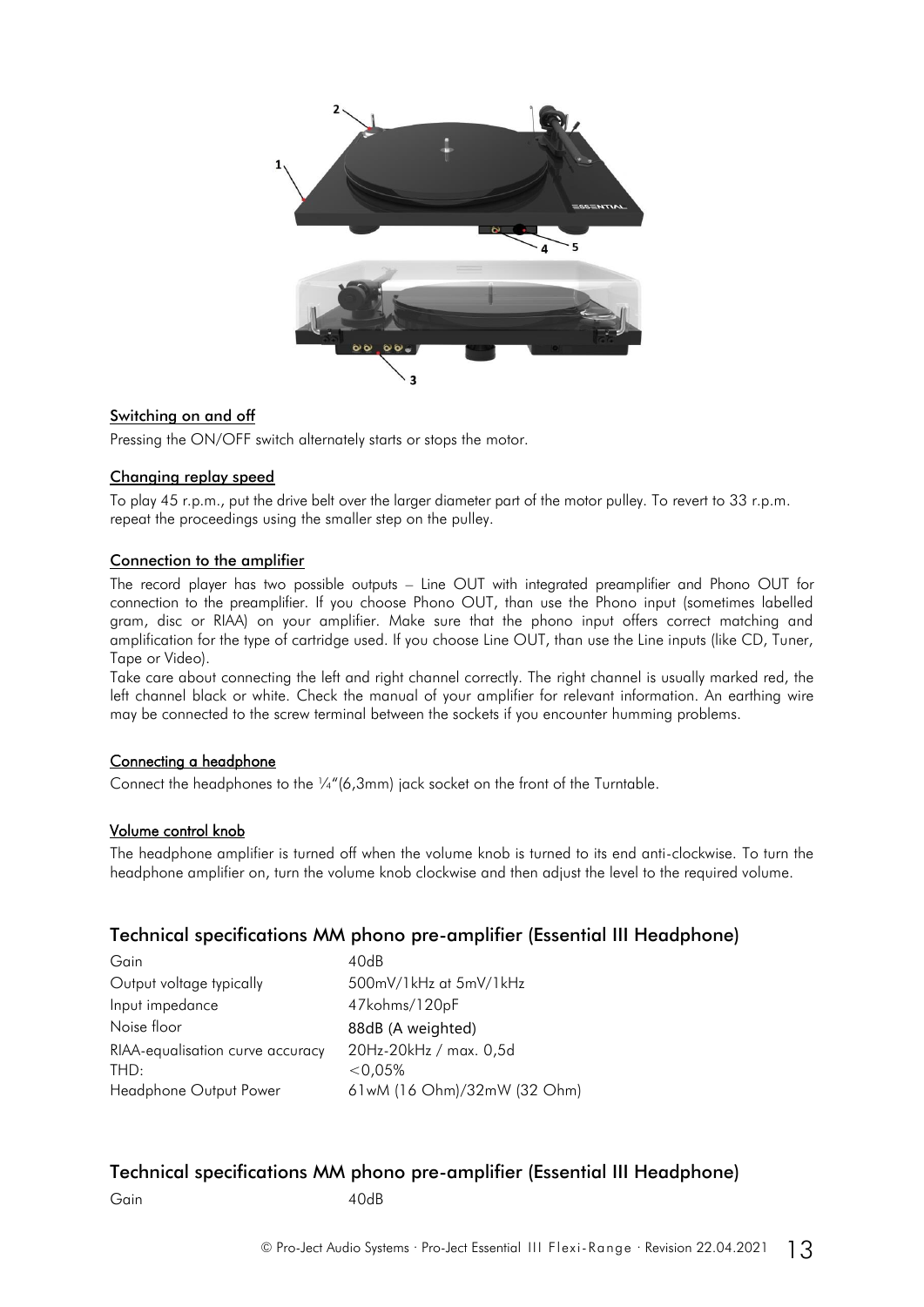| Output voltage typically         | 500mV/1kHz at 5mV/1kHz |
|----------------------------------|------------------------|
| Input impedance                  | 47kohms/120pF          |
| Noise floor                      | 88dB (A weighted)      |
| RIAA-equalisation curve accuracy | 20Hz-20kHz / max. 0,5d |
| THD:                             | ${<}0.05%$             |

#### Technical specifications Pro-Ject Essential III Flexi-Range / Pro-Ject 8.6

| Nominal speeds                                     | 33/45 r.p.m.                                           |
|----------------------------------------------------|--------------------------------------------------------|
| Speed variance                                     | $33: \pm 0,70\%$ 45: $\pm 0,60\%$                      |
| Wow and flutter                                    | $33: \pm 0.21\% 45: \pm 0.19\%$                        |
| Signal to noise                                    | -66dB                                                  |
| Effective tonearm mass                             | 8,0q                                                   |
| Effective tonearm length                           | 8,6" (218,5mm)                                         |
| Overhang                                           | 22,0mm                                                 |
| Power consumption                                  | 4.5W                                                   |
| Outboard power supply                              | 15V/500mA DC, suitable for your country's mains supply |
| Dimensions $(W \times H \times D)$                 | 420 x 112 x 330mm                                      |
| Weight                                             | 5,0kg                                                  |
| Dimensions packaging (W x H x D) 488 x 235 x 393mm |                                                        |
| Weight incl. packaging                             | 7,0kg                                                  |
|                                                    |                                                        |

#### Technical specifications MM-Cartridge Ortofon OM 10

| Frequency range            | 20-22.000Hz                             |
|----------------------------|-----------------------------------------|
| Channel separation         | 22dB/1kHz                               |
| Output voltage             | 4mV                                     |
| Recommended load impedance | 47kohms/amplifier connection – MM-input |
| Compliance/stylus type     | $20\mu m/mN$ – elliptical               |
| Recommended tracking force | 15mN                                    |
| Weight                     | 5q                                      |

### Technical specifications MM phono pre-amplifier (Essential III Digital)

| Gain                             | 34dB                                                  |
|----------------------------------|-------------------------------------------------------|
| Output voltage typically         | 160mV/1kHz at 4mV/1kHz input                          |
| Input impedance                  | 47kohms/100pF                                         |
| Noise floor                      | $>73$ dB                                              |
| RIAA-equalisation curve accuracy | 20Hz-20kHz / max. 0,5dB                               |
| Optical output:                  | 24/48 kHz or 24/96 kHz (bit depth/sampling frequency) |

### Technical specifications MM phono pre-amplifier (Essential III Phono, RecordMaster)

| Gain                             | 34dB                         |
|----------------------------------|------------------------------|
| Output voltage typically         | 200mV/1kHz at 5mV/1kHz input |
| Input impedance                  | 47kohms/100pF                |
| Noise floor                      | -68dB                        |
| RIAA-equalisation curve accuracy | 20Hz-20kHz / max. 0,5dB      |
| Weight                           | $2,8$ kg                     |
|                                  |                              |

#### **BT**

| Maximum transmit power per |                                              |  |
|----------------------------|----------------------------------------------|--|
| operated frequency band    | Class II, 2.5mW (4dBm) per 2.4GHz - 2.48 GHz |  |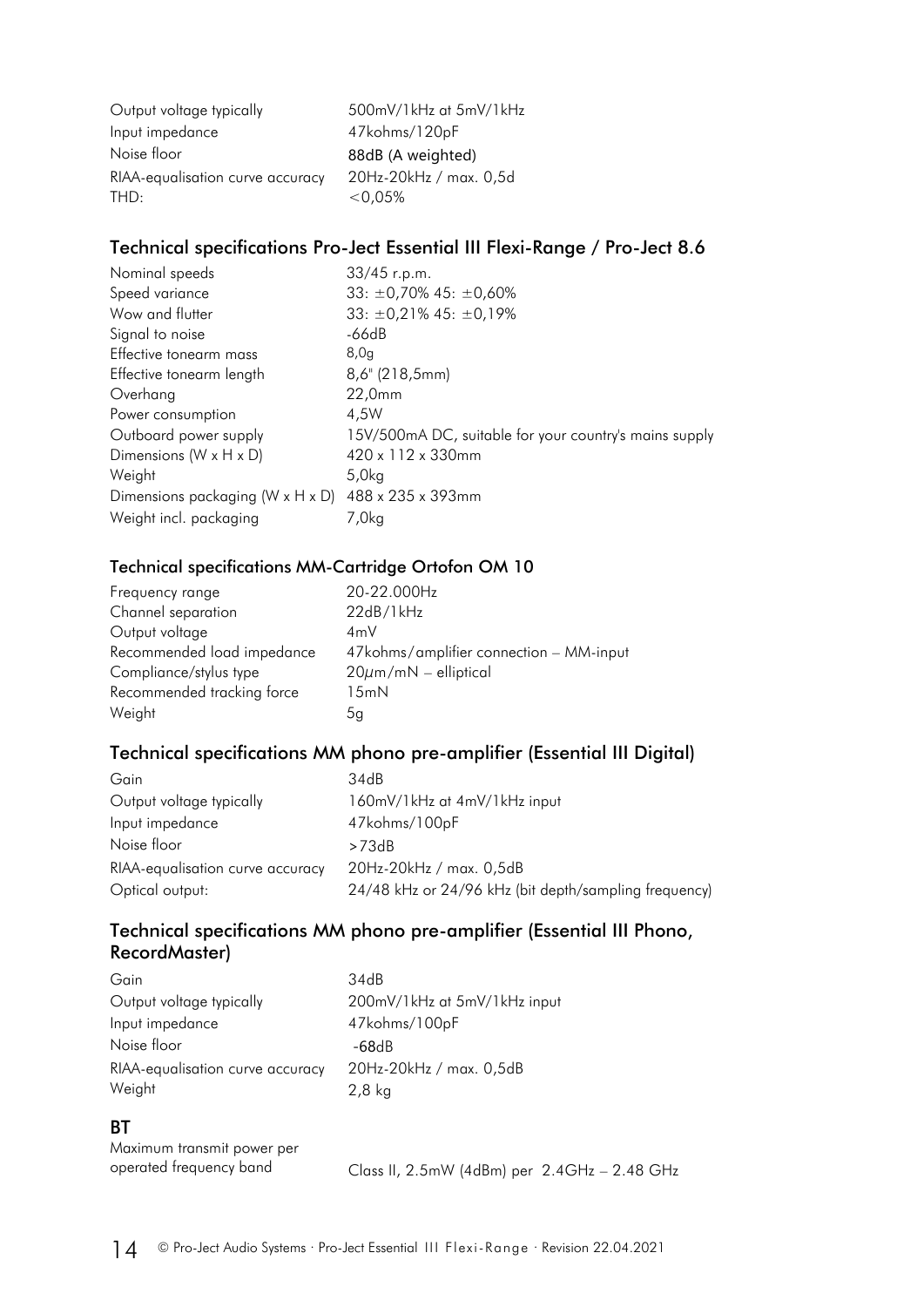#### Potential incorrect use and fault conditions

Pro-Ject turntables are manufactured to the highest standards and undergo strict quality controls before leaving the factory. Faults that may possibly occur are not necessarily due to material or production faults but can sometimes be caused by incorrect use or unfortunate circumstances. Therefore the following list of common fault symptoms is included.

#### The platter doesn't turn although the unit is switched on:

The unit is not connected to the mains power supply. No mains at the socket. Drive belt is not fitted or has slipped off.

#### No signal through one or other channel or both channels:

No signal contact from the cartridge to the internal tonearm wiring or from that to the arm lead or from that to the phono box or between that and the amplifier. This could be due to a faulty plug, broken wire or solder joint or simply loose plug/socket connection.

Phono input not selected at amplifier.

Amplifier is not switched on.

Amplifier or speakers are defective or muted.

No connection to the loudspeakers.

#### Strong hum on phono input:

No earth connection from cartridge or arm or arm cable to amplifier, or earth loop.

#### Distorted or inconsistent sound from one or both channels:

Record player is connected to wrong input of amplifier, or MM/MC switch incorrectly set. Needle or cantilever damaged.

Wrong r.p.m., drive belt overstretched or dirty, platter bearing without oil, dirty or damaged

#### Service

Should you encounter a problem which you are not able to alleviate or identify despite the above information, please contact your dealer for further advice. Only when the problem cannot be resolved there should the unit be sent to the responsible distributor in your country.

Guarantee repairs will only be affected if the unit is returned correctly packaged. For this reason we recommend keeping the original packaging.

Never return a record player without making sure that is it safely disassembled and correctly packaged in the original packaging according to the diagrams on the last page of this user guide. Please remove these parts and pack them separately: lid, counterweight, anti-skating weight and belt.

Fit the cartridge protection cap and the transport lock for the tonearm tube, prior to carefully packaging the record player.

#### **Warranty**



*The manufacturer accepts no responsibility for damage caused by not adhering to these instructions for use and/or by transportation without the original packaging. Modification or change to any part of the product by unauthorized persons, release the manufacturer from any liability over and above the lawful rights of the customer.*

Pro-Ject Audio Systems is a Registered Trademark of H. Lichtenegger.

This guide was produced by: Pro-Ject Audio Systems Copyright © 2017. All rights reserved.

The information was correct at the time of going to press. The manufacturer reserves the right to make changes to the technical specification without prior notice as deemed necessary to uphold the ongoing process of technical development.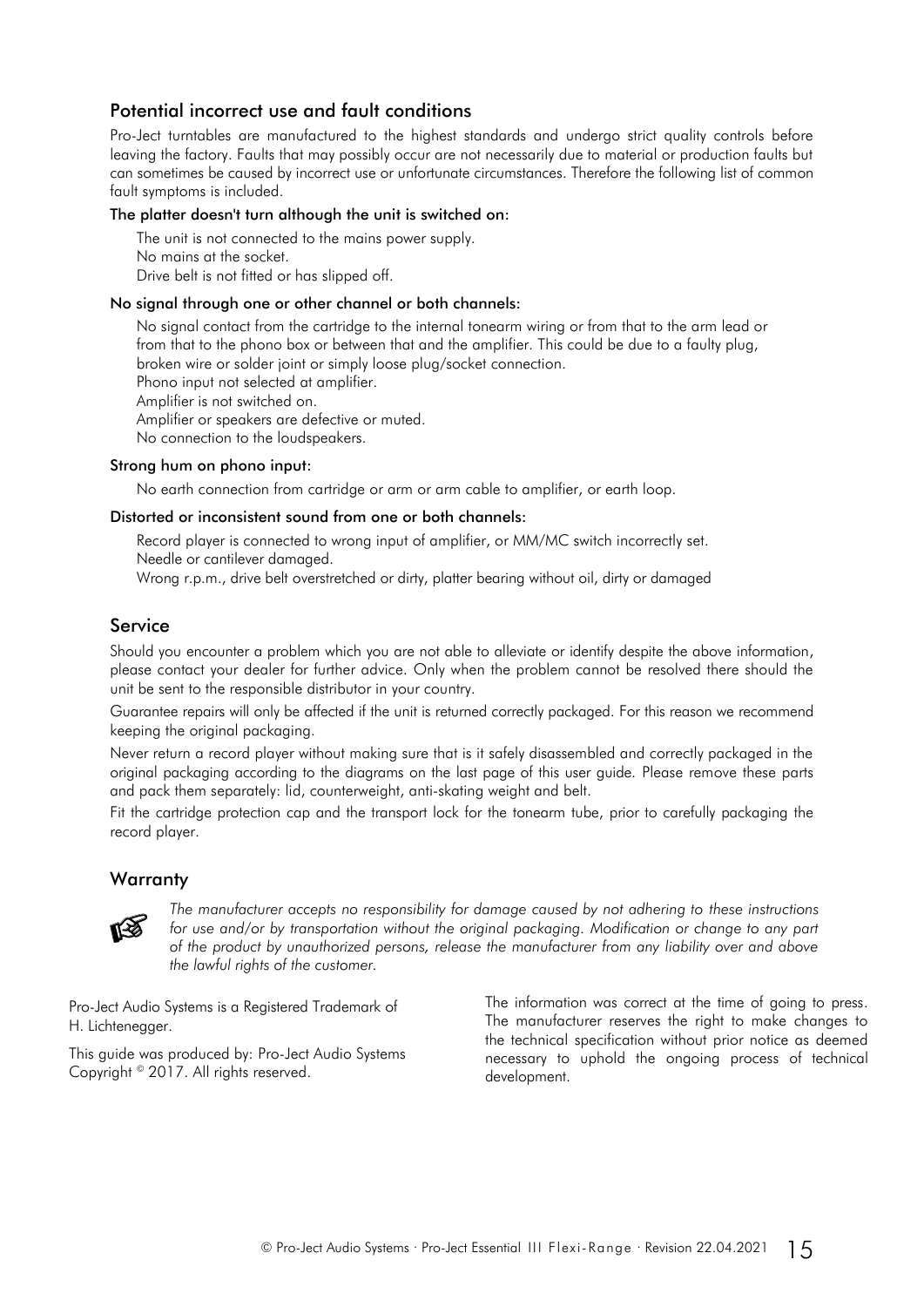